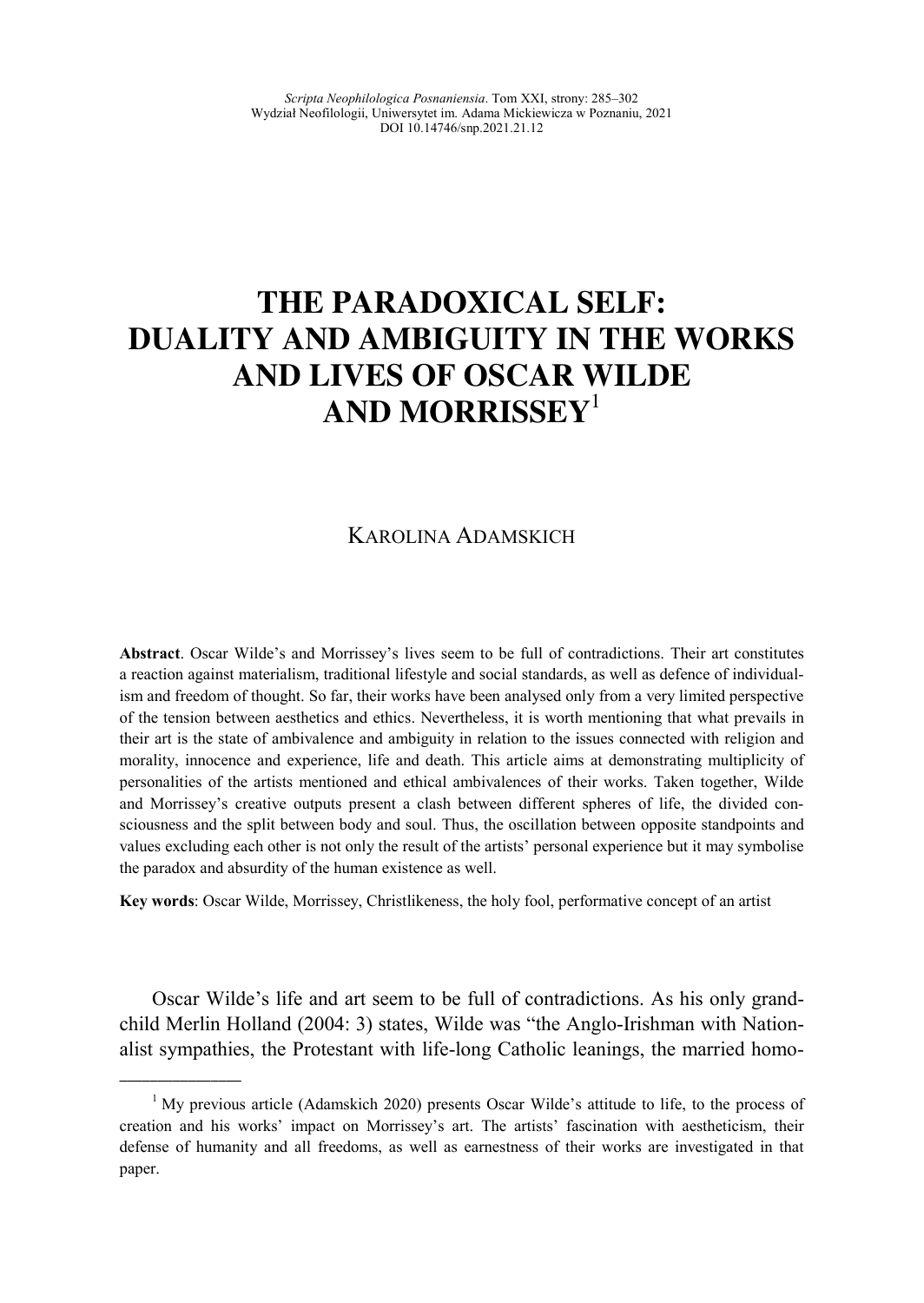sexual, the musician of words and painter of language who confessed to André Gide that writing bored him (…)". Not only did he frequently use paradox in his writings, but he also constituted one. The multiplicity of his personality and art is to be revealed in this article, by means of exploring the tension between religion and morality, innocence and experience, life and death, nature and artifice, aesthetics and ethics.

Similarly, the view that the elements constituting Morrissey's persona as well as his lyrics are deeply paradoxical and contradictory is supported by many of his biographers. Being one of the most legendary contemporary musicians, he distances himself from the world of pop culture and displays his vulnerability and introvertedness. Seemingly inept and awkward, but also witty and brilliant, he is a truly unique artist. Undoubtedly, what makes his works so ambiguous is the fact that Morrissey seems to be torn between aestheticism and ordinariness, using aesthetic imagery but on the other hand claiming that his lyrics are the mouthpiece of the "ordinary folks of the world" (The Smiths, *Live on Data Run c. 1984*). His "eroticised celibacy" (Hopps 2009: 60), genderlessness and combining melancholy with witticism, in addition, make him similar to Wilde.

## **1. Religion and morality**

Wilde's split between rejection of morality and his obsession with religion seems to be a pivotal part of understanding the duality and the paradox of his persona. While much can be found in the literature on the question of Wilde's decadence and preoccupation with sensuality, the fact that his works contain very strong Christian undertones and moral messages has usually been ignored. It can be suggested, however, that both sensual and moralising tendencies are of equal importance in Wilde's works, which is also the case in Morrissey's art.

Wilde's self-detachment from the traditional understanding of morality is presented most expressively in *The Picture of Dorian Gray*. In the preface to this novel, he argues: "No artist has ethical sympathies" (Wilde 2003: 17). However, this statement should be perceived as Wilde's criticism of didacticism and unimaginativeness in art rather than as an expression of a total disregard for morality. This view is supported by another quotation from the preface, where Wilde (2003: 17) writes: "Vice and virtue are the artist materials for an art". This point shows that, according to Wilde, the artist is free to express every human experience.

The generalisability of much published research on the issue of morality in Wilde's works is problematic and confusing, as it is frequently suggested that Wilde's views on beauty always stay in a strong opposition to ethics. However, although the artist was apparently struggling with doubt in his own life and was spiritually troubled, the Christian message is triumphant in his fairy tales. As argued by Norbert Kohl (2011: 56), they are "redolent of sin and forgiveness, guilt and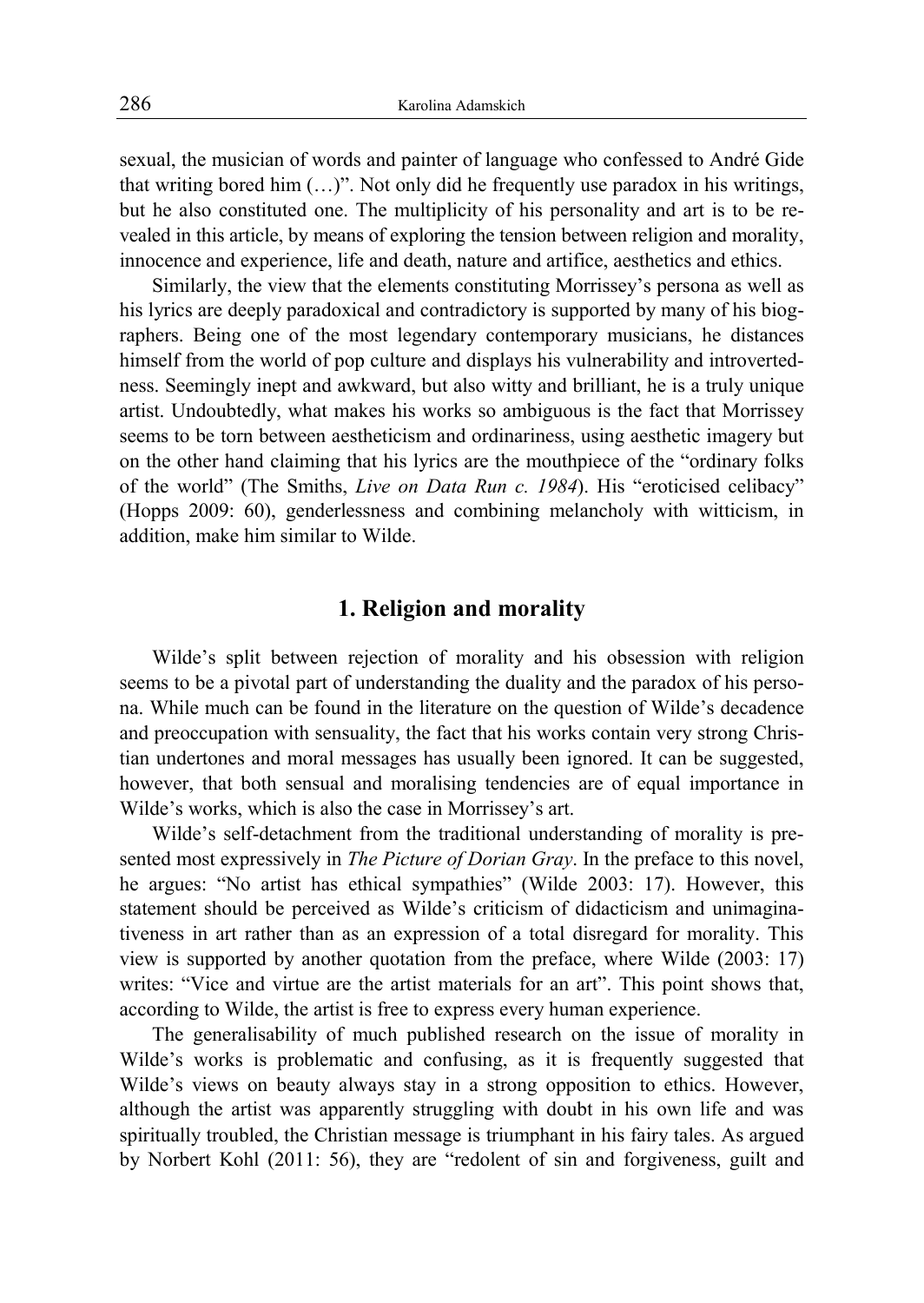expiation. Thus the situation is detached from the real world and set in an idealised Christian frame of reference". The centre of the stories is constituted by the characters' moral change and revelation which eventually enables them to feel compassion and affection for others. In all the stories, one can find a great amount of empathy towards the poor, the unhappy and those living on the margins of society (McCormack 2004: 102).

Despite such modernist or even postmodernist trends present in Wilde's tales, there is also another reason for them being centered on spirituality and compassion to such an extent. According to Kohl (2011: 55), "[i]n form and structure, Wilde's fairy tales are very much in the tradition of European folk-tales". Owen Dudley Edwards (2003: 15) points out that Wilde's Irish roots cannot be ignored when analysing the stories. He argues that his tales "travel back to a Celtic folk-world dominated by ghosts and God". Thus, it can be hypothesised that the reasons behind their deeply-rooted ethics is both the need to be a mouthpiece of those repressed, and Wilde's cultural background.

The oscillation between aesthetics and ethics – in other words, between the pursuit of individuality, self-indulgence, self-detachment and redemption – is possibly presented to the greatest extent in *De Profundis*, a letter written to Lord Alfred Douglas during Wilde's imprisonment in Reading Gaol. As Dariusz Pestka (1999: 141) interestingly points out, the letter may be seen as another instance of the introduction of one of the pivotal motifs in Wilde's writings, which is the concept of crime and punishment. Similarly as in *The Happy Prince*, Wilde comes to the realisation that one cannot live entirely for pleasure, and if one does, it must be balanced by equal amount of suffering. Only through pain it is possible to achieve an ideal communion between the body and mind. Thus, after admitting that he had lived mainly for pleasure, Wilde is concerned with his conflict with the Victorian society and his Christ-like suffering. As Kohl (2011: 284) observes, for Wilde Christ is "the prototype of the suffering artist".

Accordingly, Christ's individualism is praised by Wilde. He sees his own rebellion against Victorian hypocrisy, his trials and incarceration as parallel to Christ's Passion, which may be illustrated by Wilde's words: "The sins of another were being placed to my account. Had I so chosen, I could on either trial have saved myself (…)" (*De Profundis*, Wilde 2003: 1004). But another passage from *De Profundis* reveals that Wilde presents himself not only as a martyr but also as a visionary, as he states that he "altered the minds of men and the colours of things" (Wilde 2003: 1017), which is indeed true, as he bridged late Victorian literature with modernism. It can thus be assumed that the artist partially departs from his dandyical image. However, it does not mean abandoning the themes of beauty and art, insofar as, like in all Wilde's works, also in *De Profundis* aesthetics and ethics interpenetrate.

To illustrate that, it is necessary to look at the ways in which Wilde describes Christ. Interestingly, he chooses very particular adjectives to depict him, such as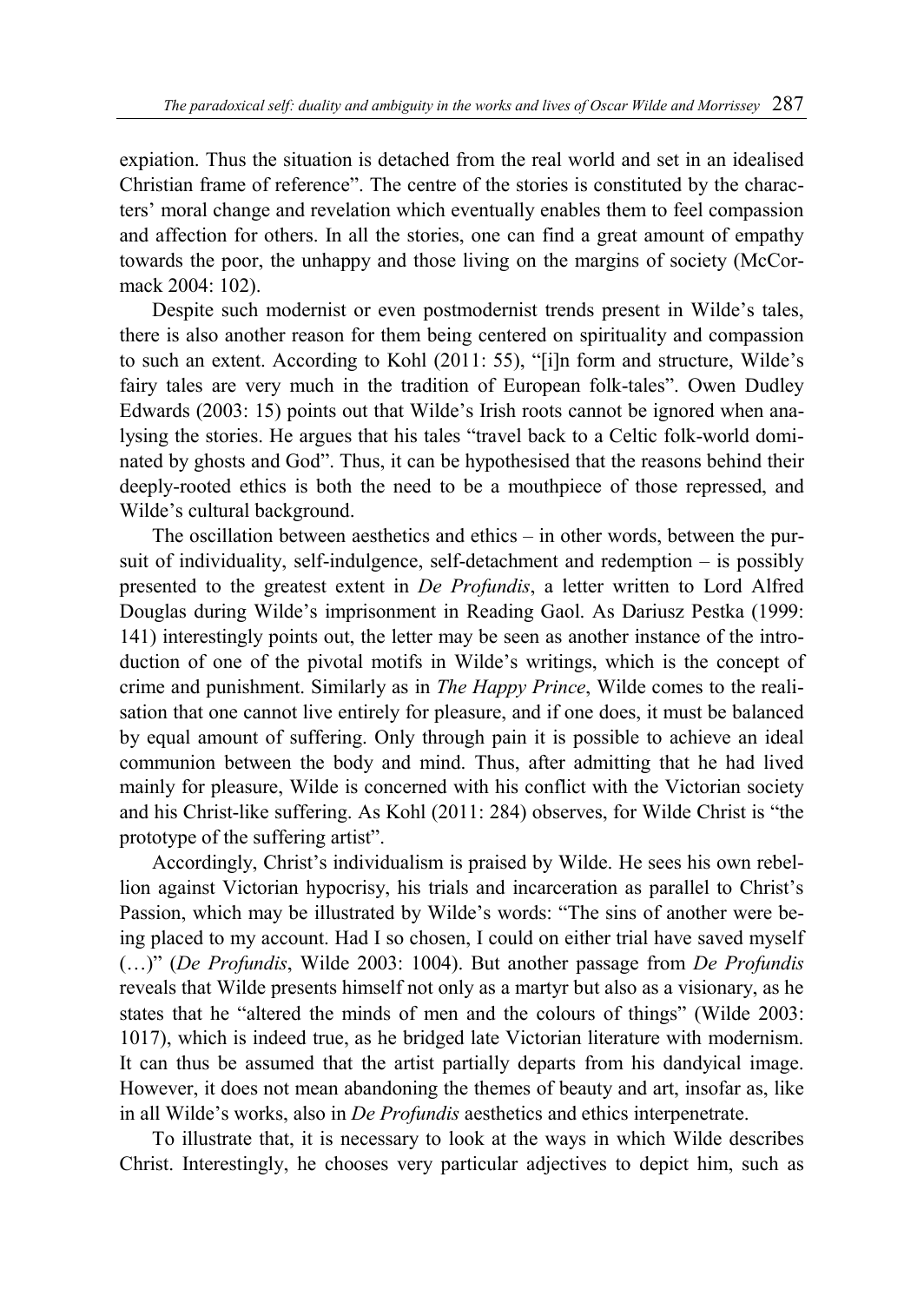"charming". What he aims to do is to present him primarily as an artist and an individualist, who praises coming to perfection and gaining self-knowledge through suffering and fall. Furthermore, Wilde sees himself as a person similar to Christ, inasmuch as he found new ways of expression. He writes: "The world had always loved the Saint as being the nearest possible approach to the perfection of God. Christ, through some divine instinct in him, seems to have always loved the sinner as being the nearest possible to the perfection of man" (*De Profundis*, Wilde 2003: 1036). This, like in the case of the tales, can be conceivably perceived as another instance of Wilde's embracing those who fall or do not conform to the rules. Furthermore, Wilde (2003: 1027) assumes that "Christ's place indeed is with the poets" and calls Christ's life "the most wonderful of poems" (2003: 1028). According to Wilde, what is highly romantic about Christ is not only his love and sympathy but also his aim at making people innocent and pure. Wilde (2003: 1035) writes:

He was the first person who ever said to people that they should live flower-like lives. (…) His justice is all poetical justice, exactly what justice should be. The beggar goes to heaven because he had been unhappy. I can't conceive a better reason for him being sent there.

Kohl (2011: 284) observes:

He [Wilde] sees Jesus as a charismatic figure whose life and work, especially the last Stations of the Cross, are like an heroic epic of unheard-of tragic proportions, such as not even Aeschylus or Sophocles, Dante or Shakespeare had ever conceived. The miracles can be attributed quite naturally to the 'charm of his personality'.

As it can be seen, Wildean Christ symbolizes the union between aesthetics and ethics, insofar as he is described not only as an artist and a non-conformist but also as an individual who teaches the value of sympathy and love. Thus, Wilde's posing as a Christ-like figure can be looked as the writer's attempt to find explanation for his suffering. As a result, he sees his fall both as a punishment for living entirely for pleasure and revenge from the side of the hypocritical society. Just like Christ, the leader of individualists, creators and lovers, also Wilde is a victim of society. However, Wilde tries to look at his fall as a crucial element of purification and coming to self-realization. Thus, his incarceration is also his personal victory because, as he states, "[w]here there is Sorrow there is holy ground" (*De Profundis*, Wilde 2003: 1011). In view of this statement, it is clear that *De Profundis* is a turning point in Wilde's artistic as well as personal life. Although he unifies his previous ideas on art with the figure of Christ, he also seems to abandon some of his views:

And delightful as cynicism is from its intellectual side, (…) it never can be more than the perfect philosophy for a man who has no soul. It has its social value, and to an artist all modes of expression are interesting, but in itself it is a poor affair, for to the true cynic nothing is ever revealed (Wilde 2003: 1049).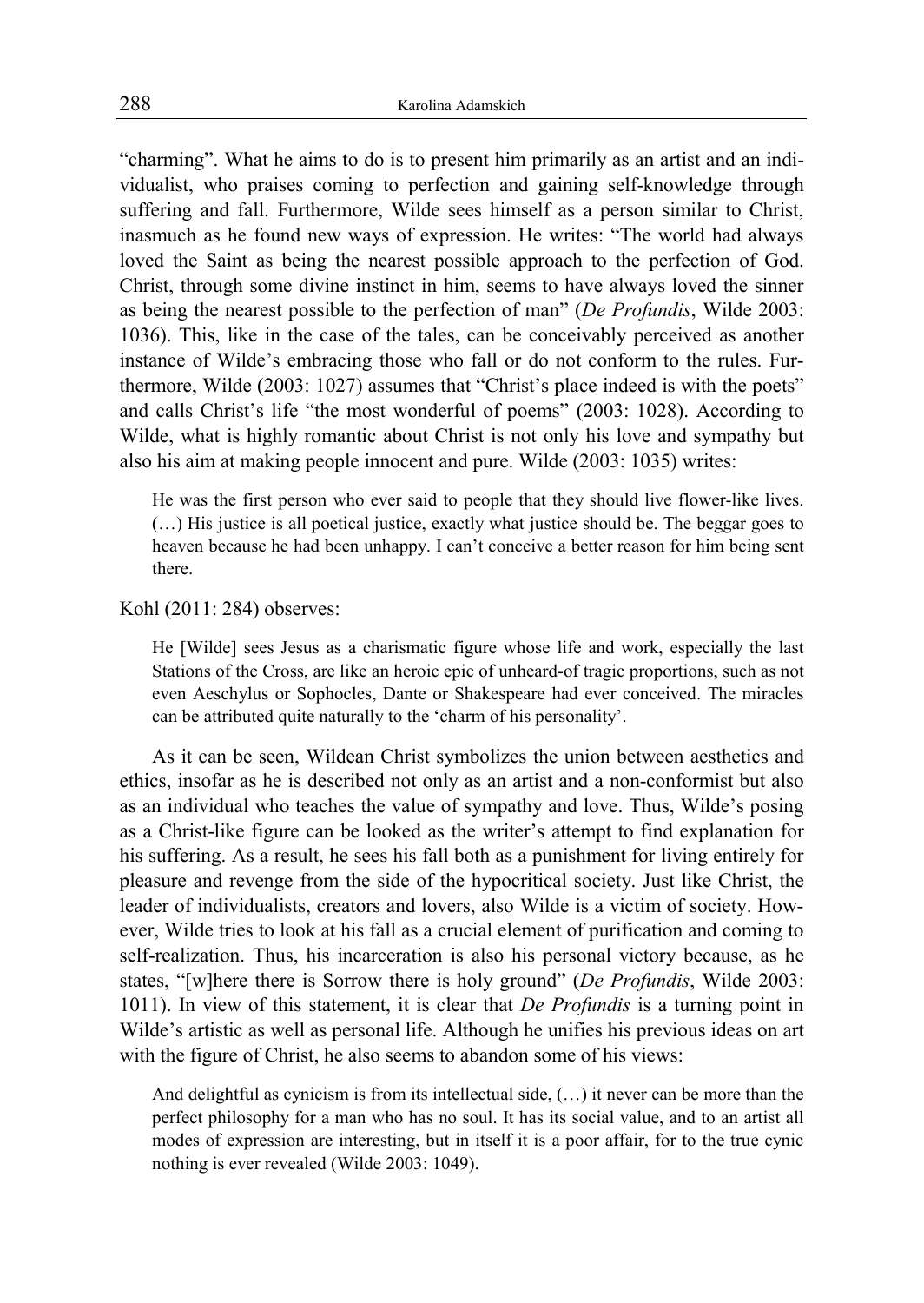Morrissey has criticised the Catholic Church on some occasions, claiming for instance: "I could never make the connection between Christian and Catholic. I always imagined that Christ would look down upon the Catholic Church and totally disassociate himself from it" (as cited in: Devereux 2010: 68). However, Morrissey's lyrics are full of religious allusions and Christian imagery.

Similarly to Wilde, Morrissey has often posed as a martyr and has presented himself as a religious figure. It has resulted partly from his reluctance to conform to the rules established by the show-business and also from his asceticism. His often proclaimed celibacy and the avoidance of drugs and alcohol has been frequently followed by statements made by the artist. He maintained, for instance, that "he lead[s] somewhat of a religious lifestyle" (Hopps 2009: 229). On another occasion, Morrissey went even further and stated: "I live a life that befits a priest virtually… I live a saintly life" (Hopps 2009: 229).

However, religious allusions can be also found in Morrissey's lyrics. In some of them, they are overtly present in the form of "Catholic colloquial expressions" (Devereux 2010: 69), such as "Oh God", "Lord knows", or "Heaven knows". In the rest of them, however, religious imagery is introduced in more subtle ways.

To begin with, a great part of Morrissey's lyrics is replete with the paraphrases of the Bible. By way of illustration, the first line of *These Things Take Time* (The Smiths 1984, *Hatful Of Hollow*) seems to be borrowed from *The Battle Hymn of the Republic*, which is a paraphrase of the biblical verse from *Exodus* 34: 29–35, as the speaking persona says: "Mine eyes have seen the glory of the sacred Wunderkind". In the biblical version, in comparison, the first passage runs as follows: "Mine eyes have seen the glory of the coming Lord" (Devereux 2010: 70). However, the biblical imagery is used by Morrissey even more surprisingly in the song *Suffer Little Children* (The Smiths 1984, *The Smiths*). The ambiguity of the title results from the fact that the verb *to suffer* used to have the second meaning, which was 'to allow'. Thus, when Christ speaks of "suffering", he means 'allowance' (Devereux 2010: 70). The Smiths' song, however, tells the story of the murder of the children. Hence, the title of the song may be interpreted as a request to allow children to come, possibly to the murderers, or as a perverse need to see the children suffer.

Morrissey has been also frequently presented as a preacher, as the behaviour of his fans can be seen as "quasi-religious" (Hopps 2009: 181). This view is supported by John Harris (as cited in Hoppes2009: 229): "His [Morrissey's] disciples, clad in a uniform usually acquired from charity shops, would dance to The Smiths' music using steps that amounted to cartoon gestures of self-pity: hands placed on the heart, eyes cast skywards in the manner of the crucified Christ". This quotation bears resemblance to the words of Wilde, who wrote about Christ that "[his] great achievement was that he made himself as much loved after his death as he had been during his lifetime" (*De Profundis*, Wilde 2003: 1029). Morrissey, similarly, unlike many other artists, has already become "deified" throughout his life.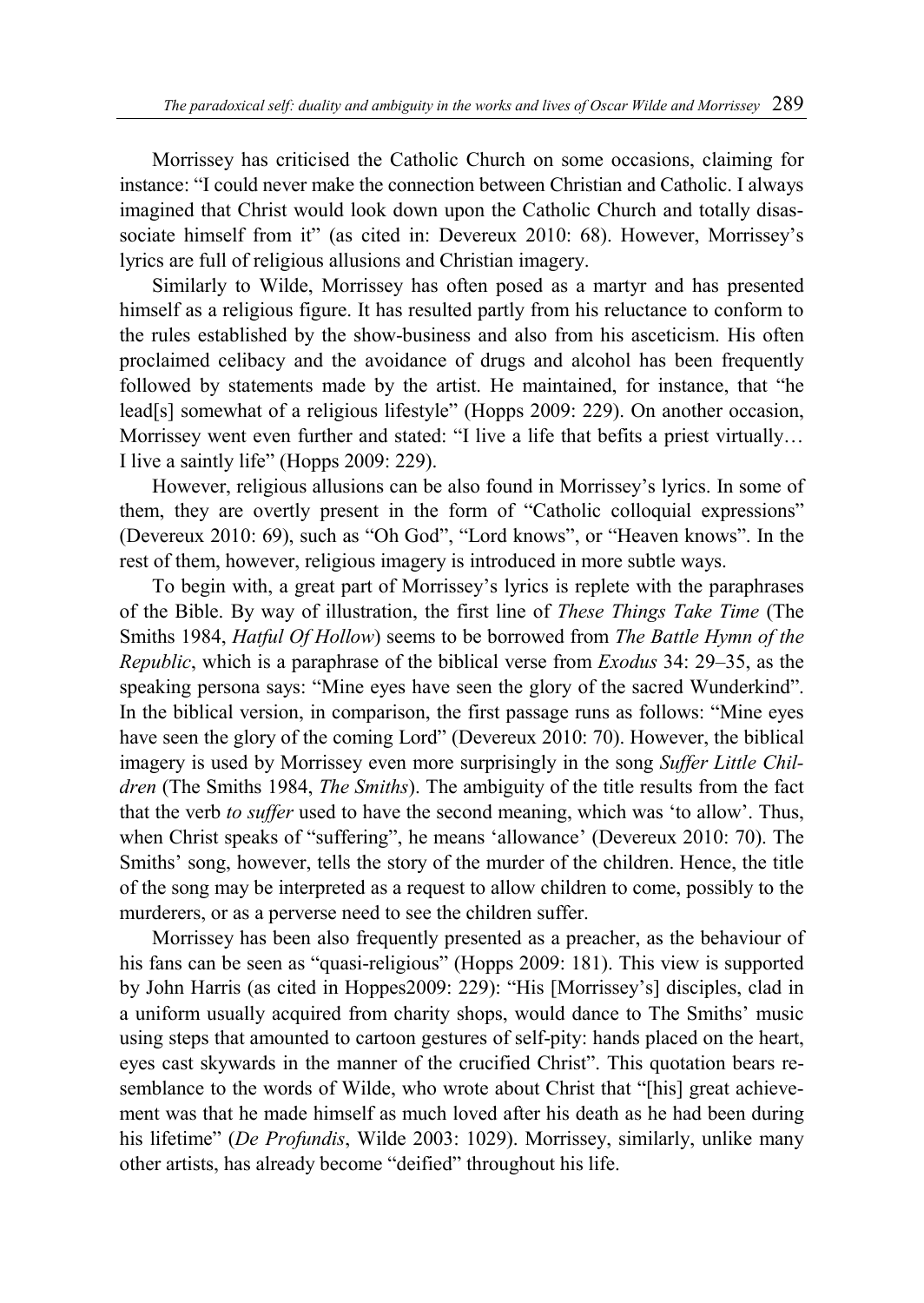As it can be seen, both in the works of Wilde and Morrissey there is a tension between aesthetics and ethics. In Wilde's case it can be perceived as being torn between sensuality and the obsession with the Catholic Church, which was apparently romantically idealised by the artist. In addition, instead of adopting the hypocritical rules shared by a great part of the Victorian society, he presented himself in his works as a deeply sympathetic artist, full of compassion and tolerance for other people's weaknesses. Furthermore, *De Profundis* can be seen as Wilde's attempt to recreate himself in spiritual terms. In Morrissey's case, on the other hand, the split between aesthetics and morality is present rather by means of a clash between disappointment, doubt and the artist's religious background. However, it is deeply symbolical that even the connection between Wilde and Morrissey was depicted by the singer by means of religious imagery: "As I get older, the adoration [of Wilde] increases. I'm never without him. It's almost biblical. It's like carrying your rosary around with you" (Hopps 2009: 74).

### **2. Innocence and experience**

The term *innocence* refers to three main meanings (Hornby 1987: 439). First of all, it encompasses the state of not being guilty. It is also generally understood to mean 'knowing nothing of evil or wrong' and resembling a state of mind of a newborn baby. The third meaning, in addition, is 'being foolishly simple' and extremely naïve. The word *experience*, on the contrary, has come to be used to refer to the 'process of gaining knowledge or skill by doing and seeing things" or 'event that affects one in some way', be it a beneficial or devastating act (Hornby 1987: 299). As it is to be presented in this paper, the concepts of innocence and experience are depicted in the works of Oscar Wilde and Morrissey in all possible meanings of these terms.

#### **2.1. From the stage of ignorance to initiation**

Coming from the state of unawareness and ignorance to self-realization is one of the recurrent motifs in Wilde's fairy tales."Initiation rites", as James Campbell (2015: 31) calls them, are disclosed in almost all the stories, from *The Happy Prince* and *The Selfish Giant* to *The Star Child*. In general, the plot of the tales presents two stages of the characters' lives and their reformation, through which it is possible to achieve the state of "blissful self-awareness" (Pestka 1999: 31). Pestka (1999: 30) states:

(…) the initial stage of the story's development presents the character's substantial imperfection manifested in their lack of proper understanding of their own or environment's nature. Their ignorance effects in the deficiency of affection for others. At this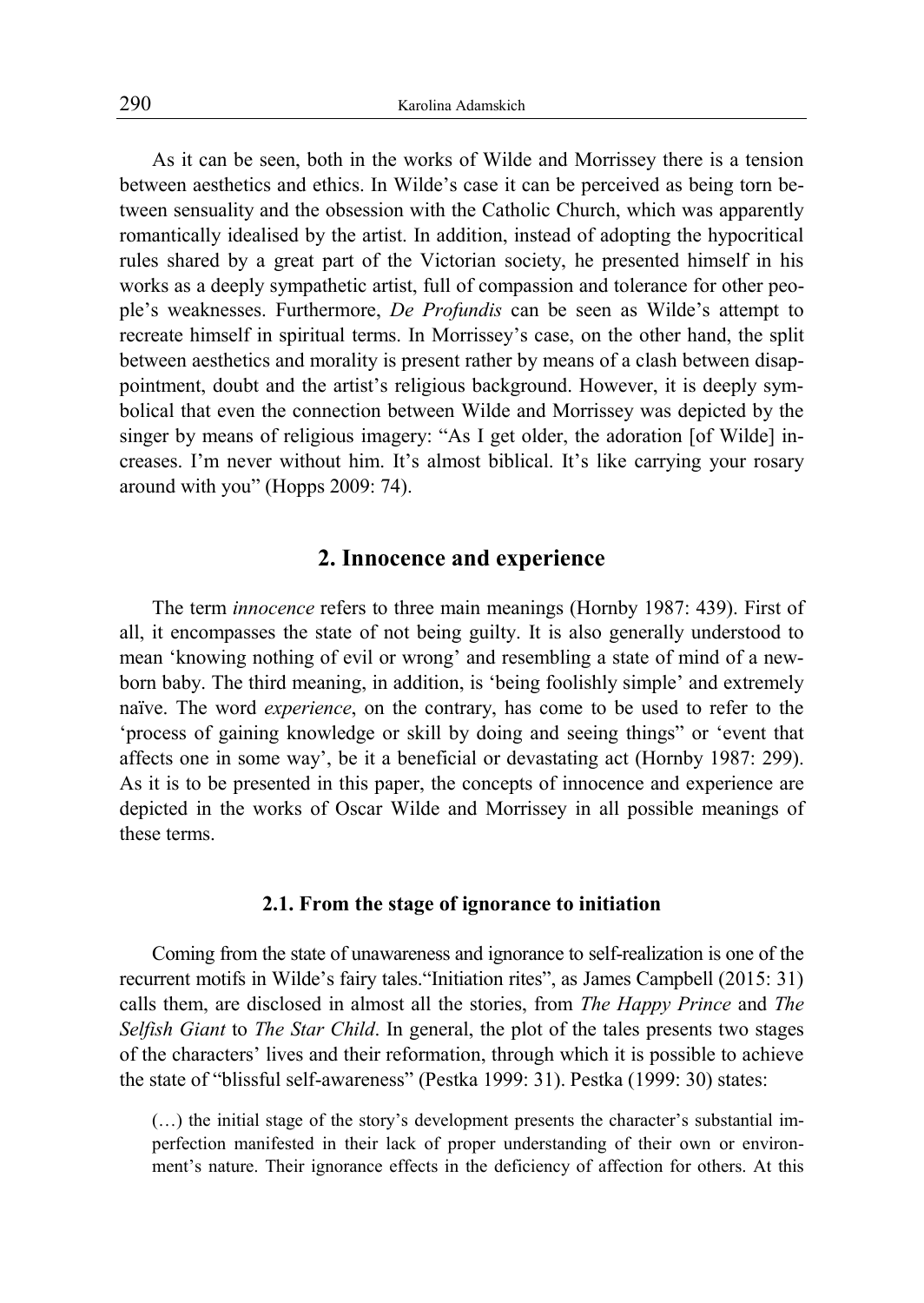stage, two solutions are offered: the characters are either capable of overcoming the flaw of their personality or remain unregenerate.

Surprisingly, unlike fairy tales by other writers, in Wilde's stories there are no tasks to be completed, nor there is divine intervention. As Kohl (2011: 55–56) states, "[c]hanges of attitude or situation are not gradual, but, in nearly all case, sudden and complete, often through the intervention of some supernatural agent. There are miraculous transformations rather than psychological developments". The character's initiation is strictly a mental or emotional one, for they become aware of misery and sensitive to suffering. By way of illustration, in *The Happy Prince*, the main character lives for pleasure, sensations and beauty. It is only after his death that his statue towers above the city and he finally realises that others live in pain and poverty. Exposed to other people's misery, he sacrifices himself and "[undergoes] moral purification leading to selfless conduct" (Pestka 1999: 31). In his self-sacrifice, he resembles Christ, which adds purely religious undertones to the tale – a characteristic visible in a great part of both Wilde's and Morrissey's writing, as it is to be explored later. Also in *The Selfish Giant* the main character undergoes a moral change, from the lack of affection to the ability to feel compassion and love. Again, the process of initiation proves beneficial and, as a consequence, it enables the Giant to gain salvation and become unified with Christ. While in *The Happy Prince* Christian imagery is covert, in *The Selfish Giant* it becomes explicit:

Downstairs ran the Giantin a great joy, and out into the garden. He hastened across the grass, and came near to the child. And when he came quite close his face grew red with anger, and he said, 'Who hath dared to wound thee?' For on the palms of the child's hands were the prints of two nails, and the prints of two nails were on the little feet. 'Who hath dared to wound thee?' cried the Giant; 'tell me, that I may take my big sword and slay him.' 'Nay!' answered the child: 'but these are the wounds of Love'. 'Who art thou?' said the Giant, and a strange awe fell on him, and he knelt before the little child. And the child smiled on the Giant, and said to him, 'You let me play once in your garden, to-day you shall come with me to my garden, which is Paradise' (Wilde 2003: 285).

As Kohl (2011: 61) points out, Wilde "remains true to conventional morality in his later works, with evil being punished and good rewarded (…)". As it can be observed, the crucial part of initiation is remorse, which eventually leads to purification.

Wilde's life bears astonishing resemblance to the plot of his fairy tales. Preoccupied with beauty, sensuality and the pleasure principle, he seemed to have fully embraced state of self-awareness and initiation in prison. The quotation from *De Profundis* shows this point clearly, as Wilde (2003: 1037) writes: "Of course the sinner must repent. But why? Simply because otherwise he would be unable to realise what he had done. The moment of repentance is the moment of initiation. More than that. It is the means by which one alters one's past". He seems to be convicted that one may achieve self-realization and happiness only through pain: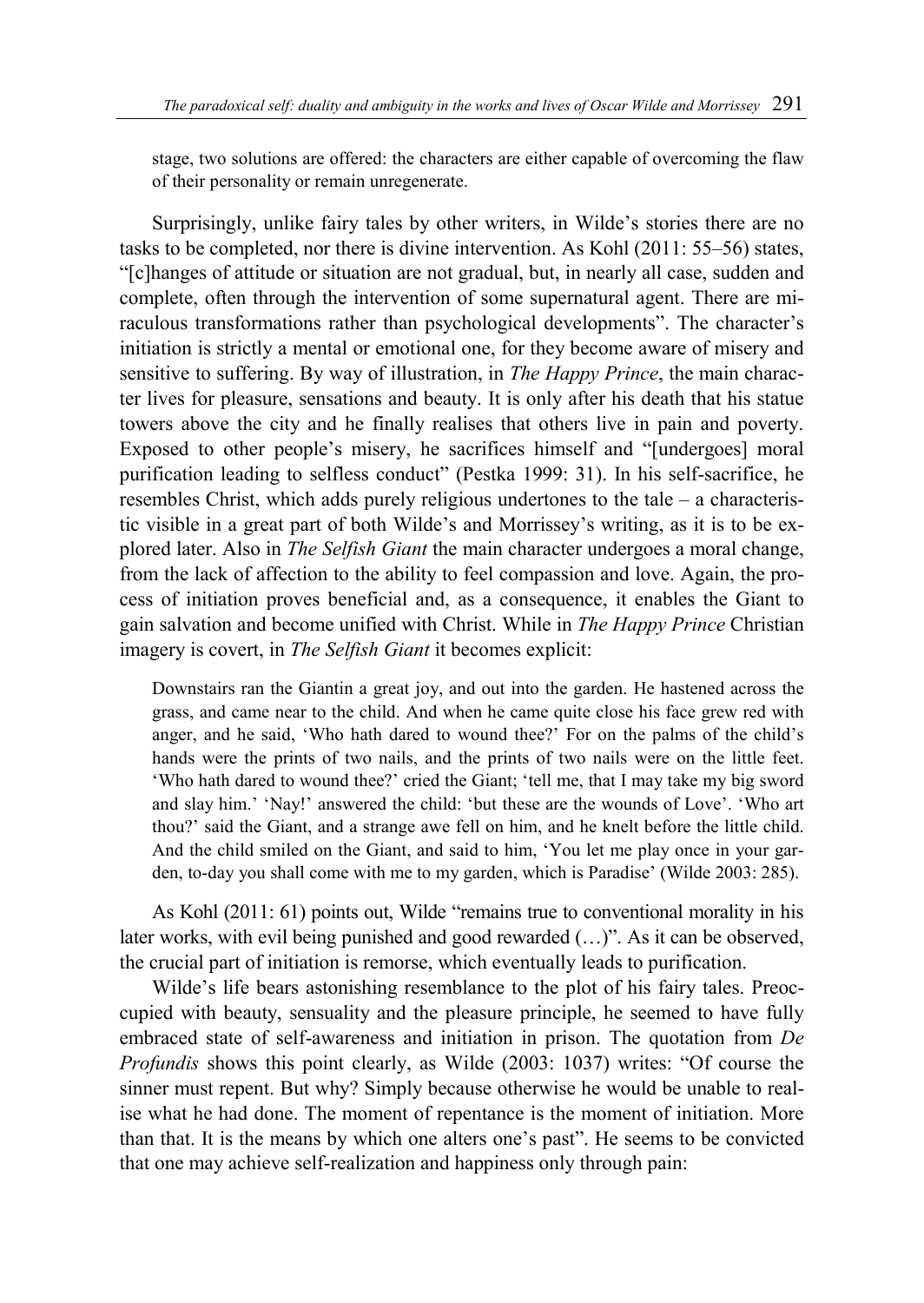Sorrow, then, and all that it teaches one, is my new world. I used to live entirely for pleasure. I shunned sorrow and suffering of every kind. I hated both. I resolved to ignore them, that is to say, as modes of imperfection (…) There is not a single wretched man in this wretched place along with me who does not stand in symbolic relations to the very secret of life. For the secret of life is suffering (Wilde 2003: 1023).

What is more, behind pain and suffering lies not only self-realization but also love, both in the case of the tales and Wilde's personal life – as he writes in *De Profundis* (Wilde 2003: 1025): "Now it seems to me that Love of some kind is the only possible explanation of the extraordinary amount of suffering that there is in the world. (…) Pleasure for the beautiful body, but Pain for the beautiful Soul".

Despite the fact that innocence and experience are recurrent motifs in Morrissey's works and, just like in Wilde's case, initiation is often described by means of Christian imagery, in Morrissey's lyrics the state of self-awareness is connected with corruption rather than redemption. Unlike Wilde, Morrissey describes primarily sexual awakening, not moral or religious one. What may seem particularly shocking and unusual is the fact that most songs concerned with the theme of the innocence loss present child-centered lyrics and depict innocence-abusers. It may be exemplified by the tracks such as *Reel Around The Fountain* (1984, *The Smiths*) or *The Hand That Rocks The Cradle* (1984, *The Smiths*), which include pedophiliac connotations and have been often perceived as perverse.

The most disturbing part of *Reel Around The Fountain*, a "tale of innocence and experience" (Hopps 2009: 150), is probably its beginning with the sentence: "It's time the tale were told of how you took a child and you made him old". Beginning like a fairy tale, it apparently tells the story of desire and sexual yearning. Another case of controversial depiction of the loss of innocence is presented in *The Hand That Rocks The Cradle*. Introducing one fixed interpretation of the lyrics would be problematic, as this song, just like other Morrissey's works, is enigmatic and ambiguous. It is a monologue of a man who is talking to a three-year-old boy and who is expressing his care and affection for him. The lyrical "I" says: "Please don't cry for the ghosts and the storm outside will not invade this sacred shrine, nor infiltrate your mind. My life down I shall lie if the bogey-man should try to play tricks on your sacred mind, to tease, torment and tantalize". These words remind one of the passages from Wilde's *The Selfish Giant*, where the Giant wants to protect his beloved boy from any harm. Innocence is depicted as "sacred" and the child itself as pure and vulnerable. However, the last part of the song reveals "predatory undertow" (Whiteley 2010: 109), as the man says:

I just looked into his wondrous eyes and said: never never never again. And all too soon I did return just like a moth to a flame. (…) Together we lie, together we pray. (…) Climb up on my knee, sonny boy. Although you're only three, sonny boy, you're mine. And your mother, she just never knew (*The Hand That Rocks The Cradle*, 1984, The Smiths).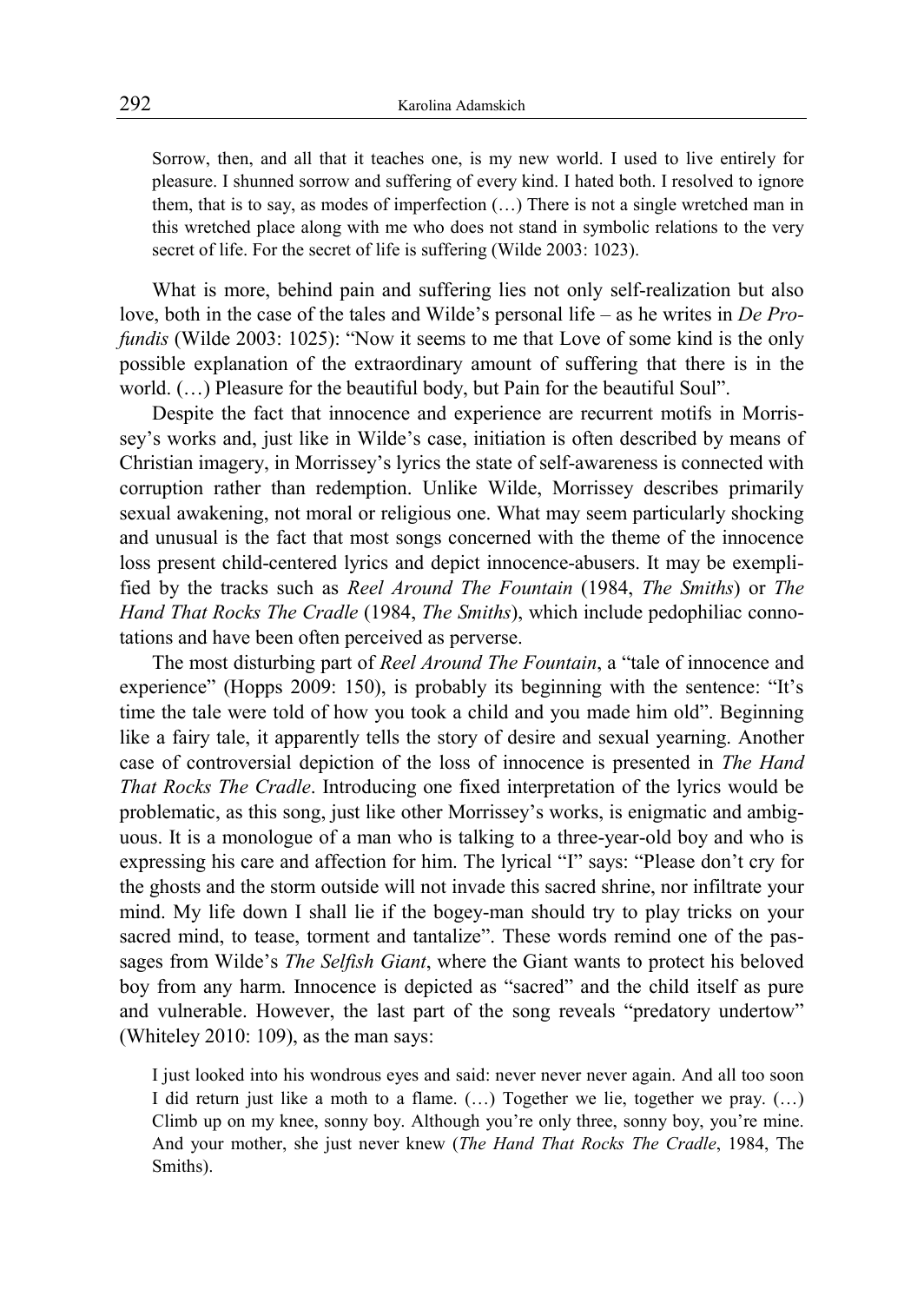In a way, the boy is perceived as a possession, not an independent human being, but again, just like in case of *Reel Around The Fountain*, the bounds between two people are enigmatic, inasmuch as they are based both on obsession and love. Yet another example of initiation viewed as corruption is depicted in *Miserable Lie* (1984, *The Smiths*), where Morrissey borrows the phrase "flower-like life" from Wilde: "You have destroyed my flower-like life, not once – twice. You have corrupted my innocent mind, not once – twice. I know 'the windswept mystical air', it means: I'd like to see your underwear". Again, sexual awakening is looked upon almost like a criminal act, with a sexual intercourse totally separated from love and treated like an abuse.

As the aforementioned examples show, innocence in the works of Wilde and Morrissey is associated with the state of ignorance. However, the results of initiation seem to be reversed in case of both artists. For Wilde, the state of ignorance is equal with not knowing oneself and being remote from the true secret of life and God. Thus, experience proves to be blissful, as it enables to be in tune with oneself. In Morrissey's lyrics, on the contrary, experience often turns out to be traumatic.

### **2.2. The loss of moral innocence**

The other meaning of the word *innocence* is 'not being guilty of any crime'. Thus, in the light of this definition, "experience" would be connected with evil and sin. This concept is present in *The Picture of Dorian Gray*. As Pestka states (1999: 45):

In its construction following the Garden of Eden or Faust myths, *The Picture of Dorian Gray* includes the characteristic motifs of temptation, fall, retribution, and hypothetical redemption. In the initial scene disclosing the Edenic beauty of Basil's studio with the adjacent garden, both Dorian and his portrait epitomize youth and pastoral innocence, whereas the painter, in whose company the former has spent his time recently, and who is the creator of the latter, stands for a moral force. At this point, however, Dorian is exposed for the first time to pernicious influence of Lord Henry, whose "seductive picture of the fruits awaiting youth and beauty is the immediate cause of Dorian's looking at his own likeness with new eyes".

Thus, though at first afraid of the poisonous words of Henry Wotton, Dorian quickly undergoes transformation and decides to live according to "New Hedonism". "The new Hedonism (…) is to be an ethical alternative to puritanism. It is based on the Epicurean and Cyrenaic schools of philosophy, in which pleasure (ἡδονή) is the only good in life" (Kohl 2011: 158). Dorians's initiation is thus opposite to the presented in Wilde's fairy tales. In the fairy tales, experience leads directly to becoming sensitive to misery and loving, whereas in *The Picture of Dorian Gray* adopting Lord Henry's idea of self-development excludes other people's emotions and morality. What at first seems to be a mere living in accordance to aestheti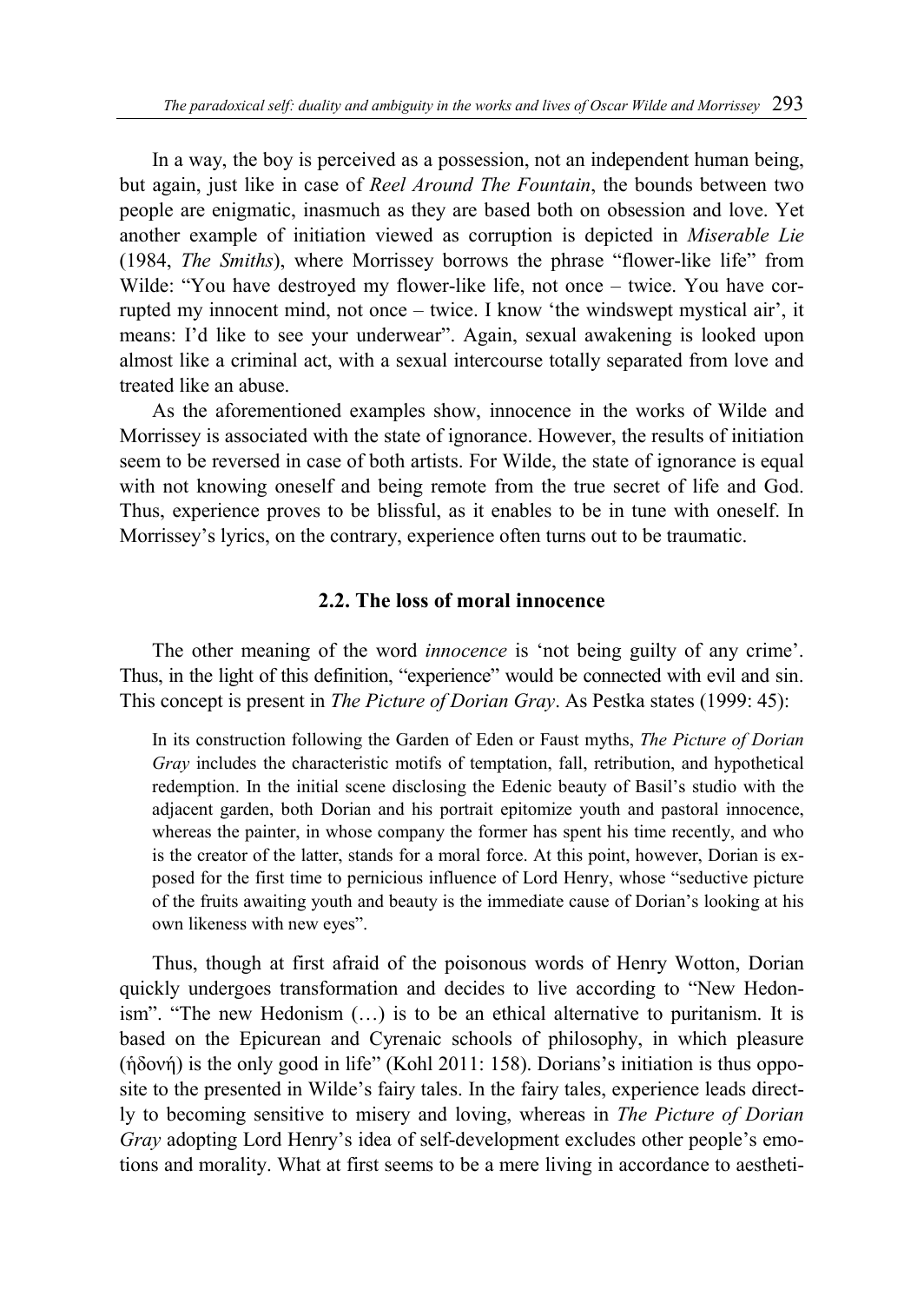cism ceases to be innocent. In his work, Pestka (1999: 49) writes: "Dorian's perverse flirtation with his own moral decline now is no longer possible for him to aesthicise evil". Hence, one can observe a link between the poisonous influence of Lord Henry on Dorian and the depiction of abuse present in Morrissey's lyrics, as the corruption of the character's mind results in the loss of moral innocence.

### **2.3. Holy fools**

As it has been mentioned, the term *innocence* may be used to describe the state of being 'foolishly simple' as well. Such a concept seems to have been fully embraced both by Wilde and Morrissey, being yet another instance of using Christian imagery and biblical language to describe the state of innocence.

In *De Profundis* Wilde (2003: 981) writes to Douglas that "the fool in the eyes of the gods and the fool in the eyes of man are very different". These words supposedly have their roots in the New Testament, where the Apostle Paul says to the Corinthians: "We are fools for Christ's sake, but ye are wise in Christ; we are weak, but ye are strong; ye are honourable, but we are despised" (1 Corinthians 4: 10). As can be concluded from this quotation and from Christian preaching in general, being a holy fool refers to challenging societal norms and conventions and denouncing hypocrisy to imitate Christ. These issues were comprehensively addressed by Cezary Wodziński in his work (Wodziński 2000). Furthermore, Peter Phan (2001: 730) states that "the wisdom of the holy fool is characterized by irony, fantasy and knowledgeilluminated-by-love", which may resonate with Wilde's and Morrissey's persona.

Wilde, who in *De Profundis* compared himself to Christ several times, writes about him that "He took children as the type of what people should try to become" (Wilde 2003: 1035) and that "when one comes in contact with the soul it makes one simple as a child, as Christ said one should be" (Wilde 2003: 1030). During his imprisonment, Wilde's obsession with Catholicism seemed to become even stronger, hence he describes Christ as a Supreme artist and individualist. Thus, imitating Christ and the preoccupation with being innocent in the eyes of God can be seen as most important in the last phase of Wilde's career. A strong link may be observed between this and the words of Phan (2001: 737):

The paradoxical idea that the fool may be wise (…) was as old as humanity itself, since it is a common experience that untutored and simple-minded, including children, can penetrate to profounder truths than the lettered and the learned. Jesus alluded to this fact when he gave thanks and praise to God his Father for having hidden from the learned and the clever what he has revealed to the merest children.

But one of the others characteristics of a holy fool is indifference to social conventions and living in society, yet without sharing rules of behaviour of others and acting in a provocative way (Phan 2001: 743). Wilde's writing was provocative, full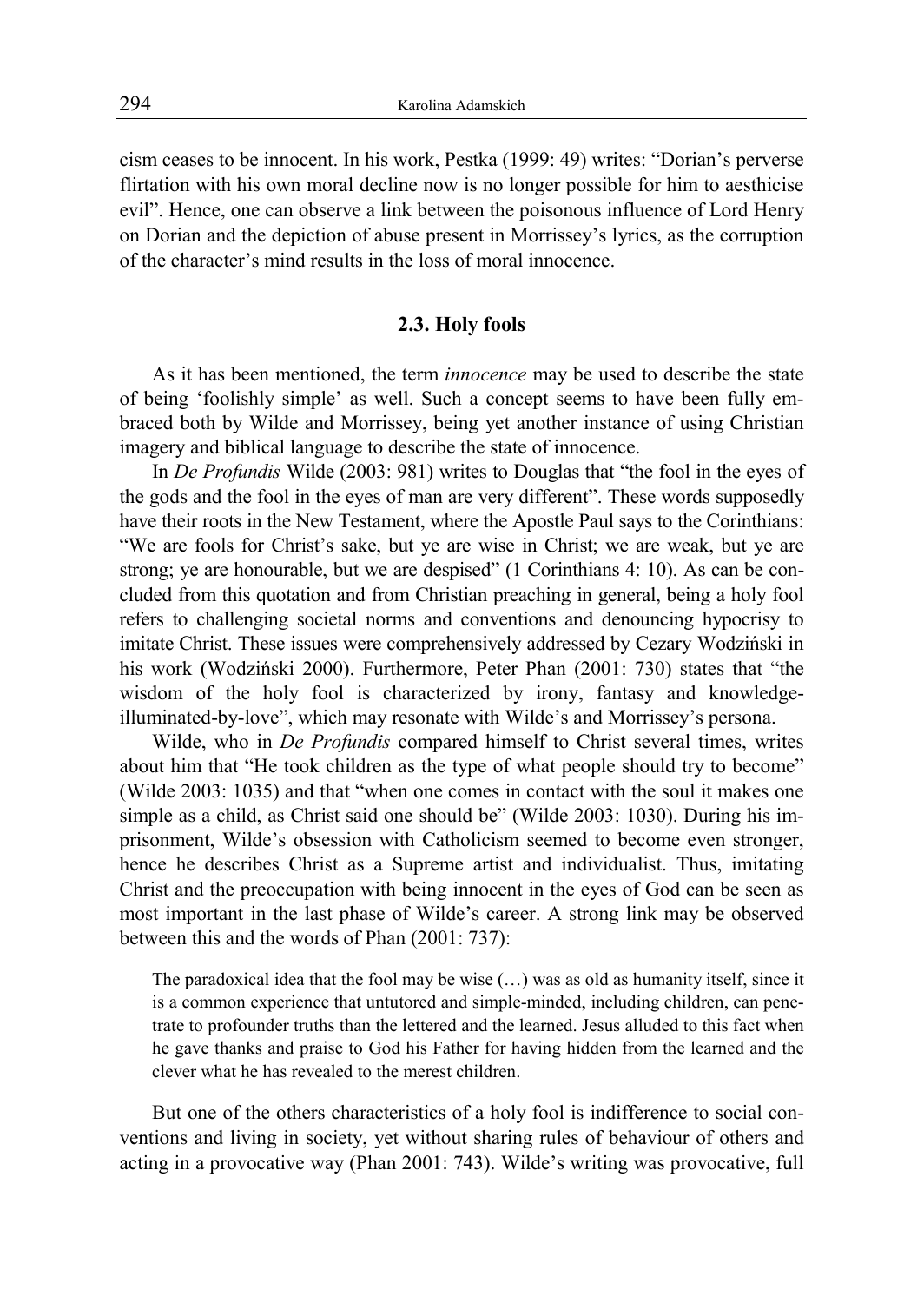of irony and partially aimed at denouncing hypocrisy and, in the later phase of his writing, at "unit [ing] oneself with the divine or reach [ing] enlightenment" (Phan 2001: 742). Moreover, according to Hopps (2009: 246), leading an ascetic life is crucial in relation to a holy fool. It resonates with Wilde's persona, as he writes in *De Profundis* (Wilde 2003: 1019): "I would gladly and readily beg my bread from door to door. If I got nothing from the house of the rich, I would get something at the house of the poor". In the same way, Wilde praises St. Francis of Asisi:

God had given him at his birth the soul of a poet, as he himself when quite young had in mystical marriage taken poverty as his bride: and with the soul of a poet and the body of a beggar he found the way to perfection not difficult. He understood Christ, and so became like him (*De Profundis*, Wilde 2003: 1037).

According to Hopps (2009: 247): "In stepping outside society's norms, and in attempting to expose the folly of the world's way by being embarrassingly otherwise, Morrissey resembles a traditional and subversive but not largely forgotten figure: the holy fool". This view seems to be supported by several other sources, where Morrissey has been frequently described as an "idiot":

Morrissey is needed, not as an ombudsman, or a figure of the Eighties but as a horrified figure against the Eighties who has turned his back on the march of pop time as the last keeper of the sanctuary of self-pity, apartness, exile… And *Viva Hate* is another great album by our last star, our last idiot (Hopps 2009: 246).

Obviously, being a celebrity, Morrissey cannot fully epitomize the term "holy fool" but there are certain characteristics of such a figure that he possesses. First of all, Morrissey's "art of weakness", as Hopps (2009: 13) puts it, reminds one of St. Paul's statement: "my strength is made perfect in weakness" (2 Corinthians 12: 9). His celibacy and asceticism, not settling in one place, playing a fool, shocking and making people uncomfortable by his own embarrassment, as well as making provoking statements also bring him closer to this category.

Accordingly, Morrissey also argued: "There's something so positive about unemployment. You don't get trapped into materialism, you won't buy things you don't really want" (*Sounds*, June 4, 1983). Apart from this, his solidarity with outcasts suggests that at least some of Morrissey's behaviour "has a religious model behind it" (Hopps 2009: 246).

# **3. Life and death**

Even the very beginning of The Smiths is metaphorically embedded into the themes of life and death, as Morrissey ceased to use the names "Steven Patrick" and, in a way, a new person was born. A change of name or rather eradicating a part of it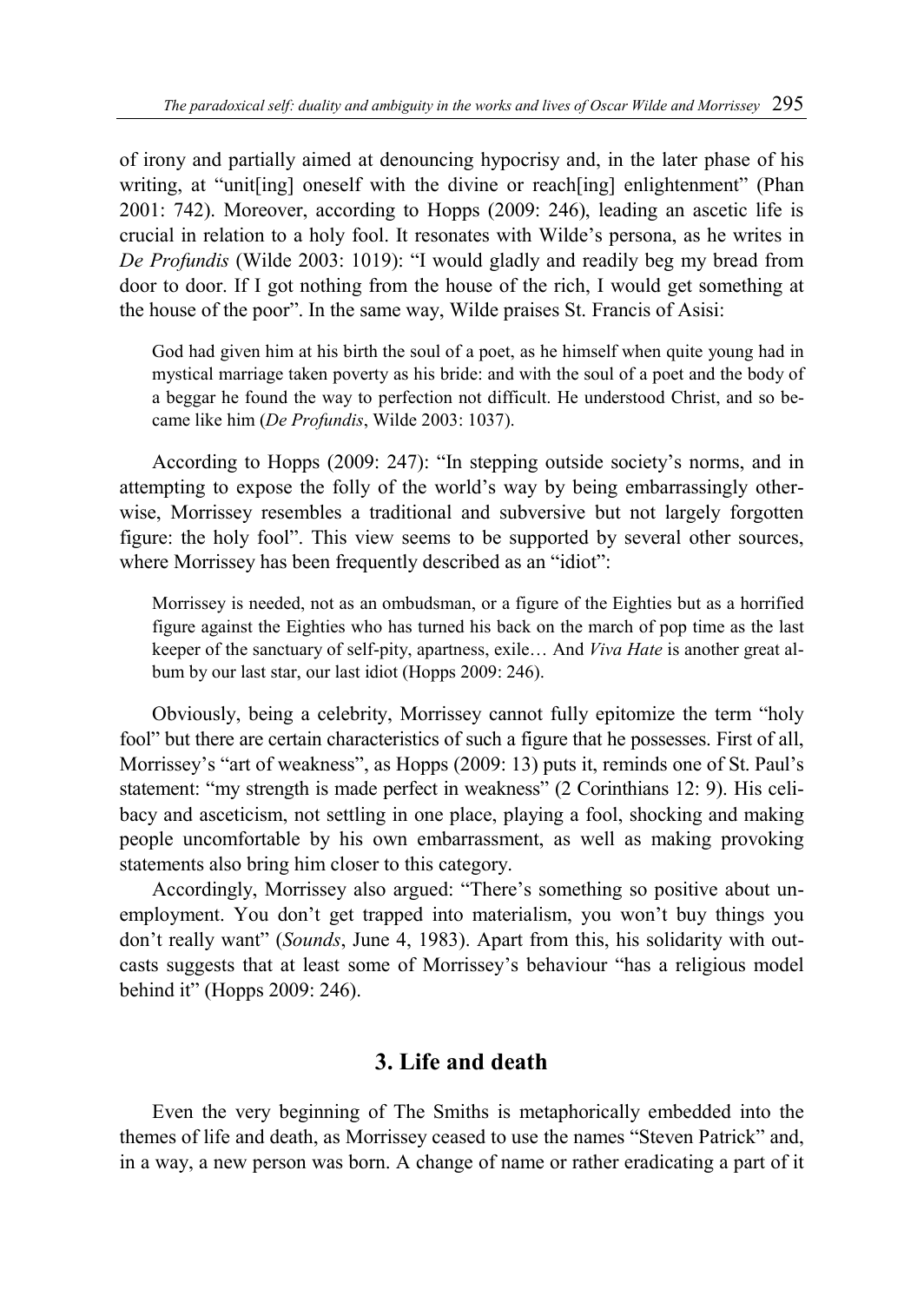can be seen as a symbolic act, a first step into the creation of a "mythic personality" (Hopps 2009: 2), enigma and a living symbol.

#### **3.1. Life which has not begun and an unlived life**

The theme of unlived life is present in a great part of Wilde's work. As it has been mentioned, one of the reasons behind the fascination with the subject may be the artist's preoccupation with the correlation between art and life.

In *The Picture of Dorian Gray*, by way of illustration, Sibyl Vane is defined by her acting to such an extent that without it she is powerless and less real than the characters that she is playing. Thus, both her life and death are presented as such:

The girl never really lived, and so she has never really died. (…) Mourn of Ophelia? If you like. Put ashes on your head because Cordelia was strangled. Cry out against Heaven because the daughter of Brabantio died. But don't waste your tears over Sibyl Vane. She was less real than they are (Wilde 2003: 82).

The theme of the life which has not begun is present in Wilde's fairy tales as well. It is the process of gaining experience which is the beginning of the characters' true existence. In this context, the ability to love an feel compassion is a metaphorical death of the previous selfish imperfect self.

Morrissey's fascination with the themes of being placed in-between life and death and an unlived life has been visible throughout his whole career. In one of the interviews, he argued: "I just wanted to be me, which is somewhere between this world and the next world" (*Melody Maker*, September 27, 1986). The value of this statement suggests that a strong link may exist between Morrissey's very persona and his preoccupation with such themes.

The oscillation between this and another world is a recurrent theme in Morrissey's works. Along with writing from the perspective of a ghost, he addresses yet another problem – an unlived life and the life which has not yet begun. One of the songs which encompasses this issue is *Suffer Little Children* (1984, *The Smiths*), where the future victims are placed in between life and death, with the perspective of losing their lives stuck at the back of their minds. One of the children addresses the murderer: "Over the moor, take me to the moor. Dig a shallow grave and I'll lay me down". Such a depiction of death-in-life is especially haunting because of the fact the burial of the victims is premature.

Morrissey, however, wrote not only about a literal death, an example being the songs such as *Half A Person* (1987, *The World Won't Listen*), *How Soon Is Now* (1985, *Meat Is Murder*), *Shoplifters Of The World Unite* (1987, *Louder Than Bombs*) or *Rubber Ring* (1987, *Louder Than Bombs*). In most of them, the speaking persona is barely existing because of being weak, fragile and vulnerable, hence the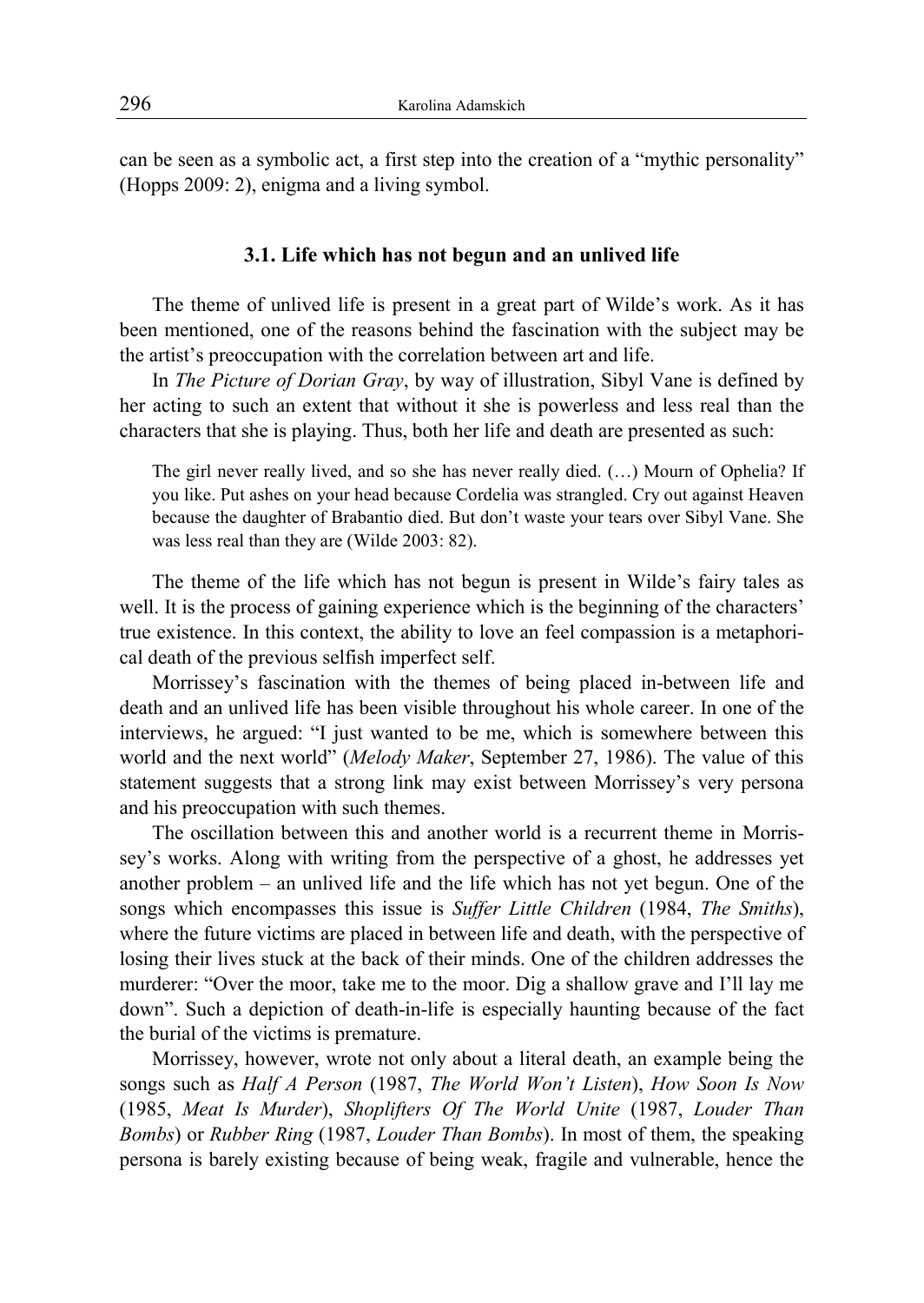use of the phrases such as "flower-like life". An illustration of a "ghostly state" (Hopps 2009: 282) is another quotation, where lyrical "I" states: "I am a ghost and as far as I know I haven't even died" (*I'll Never Be Anybody's Hero Now*, 2006, *Ringleader Of The Tormentors*). On various occasions, however, a speaking persona shows willingness to alter the state of being "outside" life, but such attempts are always fruitless. In *There Is A Light That Never Goes Out* (1986, *The Queen Is Dead*), for instance, there are words: "Take me anywhere, I don't care, I don't care. And in the darkened underpass I thought 'Oh God, my chance has come at last' (but then a strange fear gripped me and I just couldn't ask)". In another song, *Shoplifters Of The World Unite* (1987, *Louder Than Bombs*), the state of hopelessness is articulated in the following way: "Tried living in the real world instead of a shell. But before I began… I was bored before I even began". It can thus be suggested that reality has not much to offer and isolation comes as a better solution.

Lastly, in-between-ness and death-in-life are presented in an ironic and humorous way in *What She Said* (1985, *Meat Is Murder*), where a young woman states: "How come someone hasn't noticed that I'm dead and decided to bury me? God knows I'm ready!". But the theme of fragile existence, depression and "the passing of time [which] leads empty lives waiting to be filled" (*Rubber Ring*, 1987, *Louder Than Bombs*) brings about another serious issue, which is to be explored in the following chapter, mainly suicide.

### **3.2. Self-destruction**

One of the central themes in Wilde's works is self-destruction, which is presented rather as a long process than one action. It is depicted most expressively in *The Picture of Dorian Gray*. The main character's self-destruction begins when the man decides to adopt a hedonistic approach and dedicates his life to artifice. As a consequence, Dorian's recognition of his beauty begins the process of the split between his body and soul and a fall which results from it. This view is supported by McCormack (2004: 114) who states that "*The Picture of Dorian Gray* is (…) the record of a long and lovely suicide". He also concludes that substituting art for life resulted in the fact that Dorian ceased to be a real person and gained the quality of an object: "From the moment he speaks his desire, Dorian himself becomes an artifact, neither alive, nor dead" (McCormack 2004: 113).

Interestingly, one can observe a parallel between the plot of Wilde's novel and his own life. He also became in a way a work of art, inasmuch as his art and life fluctuated. Thus, in the case of Dorian Gray the preoccupation with aesthetics and abandoning ethics led to his fall, just like in Wilde's case the novel itself proved to be fatal for its author, as "it was used as the evidence of his "immorality" in the three trials which ended in his imprisonment" (McCormack 2004: 114).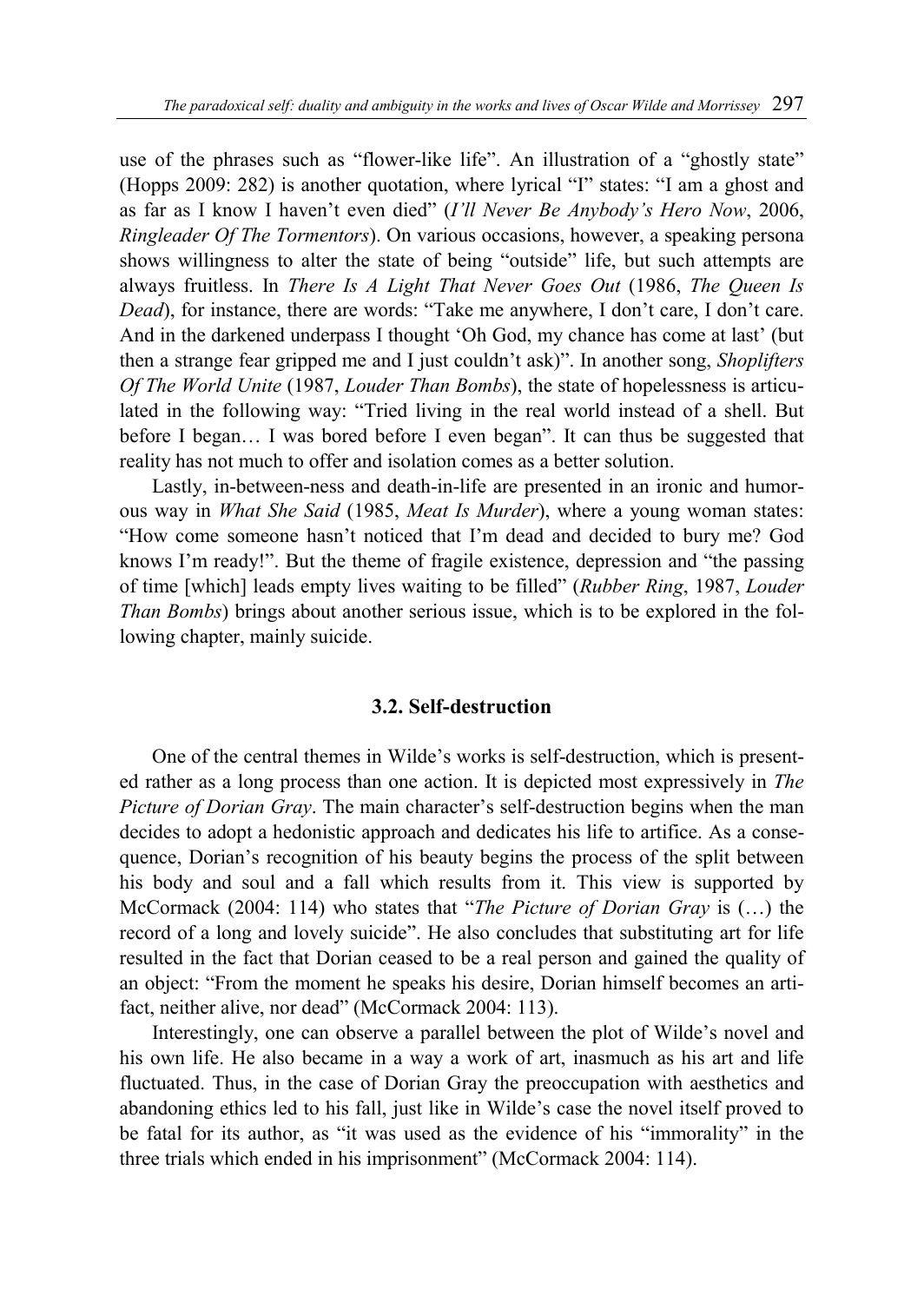Throughout his career, Morrissey has referred to the theme of self-destruction in a variety of ways, usually by means of writing about suicide. However, suicide in Morrissey's lyrics has never been presented explicitly, but rather in a peaceful, yet haunting way. The illustration of such a depiction may be The Smiths' song *Asleep* (1987, *The World Won't Listen*), in which falling asleep is a metaphor for death. Presenting this issue in such a way may have its roots in the fact that the artist has always taken a particular interest in the theme of being inept and lethargic, which is close to the imagery of sleeping. What is more, Kieran Cashell points out that the link between suicide and sleeping was made in Shakespeare's *Hamlet*, where one can find the words: "To die, to sleep" (Cashell 2010: 88). In *Asleep*, suicide is viewed as an escape from weariness and loneliness, as it can be shown by the following part of the song: "Sing me to sleep. I'm tired and I want to go to bed. (…) Sing me to sleep, I don't want to wake up on my own anymore. Sing to me  $(...)$ ". Interestingly, while for many authors death is the ultimate end, Morrissey seems to adopt a more Christian view, with the belief in the existence of the afterlife: "There is another world. There is a better world. Well, there must be". This line, however, gives the song an ambiguous tone, as suicide is rather an act committed in hope of being the final end, not a new beginning. Thus, it is difficult to tell precisely whether the statement "Well, there must be" is full of hope and should be comforting, or if it meant to create the mood of resignation, as it implied that one is bound to exist in one or another form.

#### **3.3. Belonging and not-belonging**

One of the reasons behind Wilde's art and his very persona being so unusual is probably his sense of non-belonging. Constituting paradoxes, he was torn between Ireland and England, the family life and homosexual desires, as well as belonging to the aristocracy and yet despising its values. Such a dissonance was mirrored in his society comedies (eg. *The Importance of Being Earnest*, *Lady Windermere's Fan*, *A Woman of No Importance*, *An Ideal Husband*), in which he mocked the Victorian upper class, and the principle of non-attachment.

The split between the sense of belonging and non-belonging in Wilde's society comedies can be seen in the fact that, despite some of the characteristics and rules representing by the Victorian aristocracy, he also conformed to their tastes, insofar as he used the devices typical for the nineteenth century plays (Pestka 1999: 89). Furthermore, Pestka (1999: 89) suggests that Wilde "(...) can be considered a counterpart of his dandies suspended between conformity to the social rules and playing with them". Thus, melodrama and sentimentality are balanced by wit and sarcasm.

The contrast between professing certain ideas, yet not joining in is seen also in *The Picture of Dorian Gray*, where Lord Henry postulates new Hedonism, but does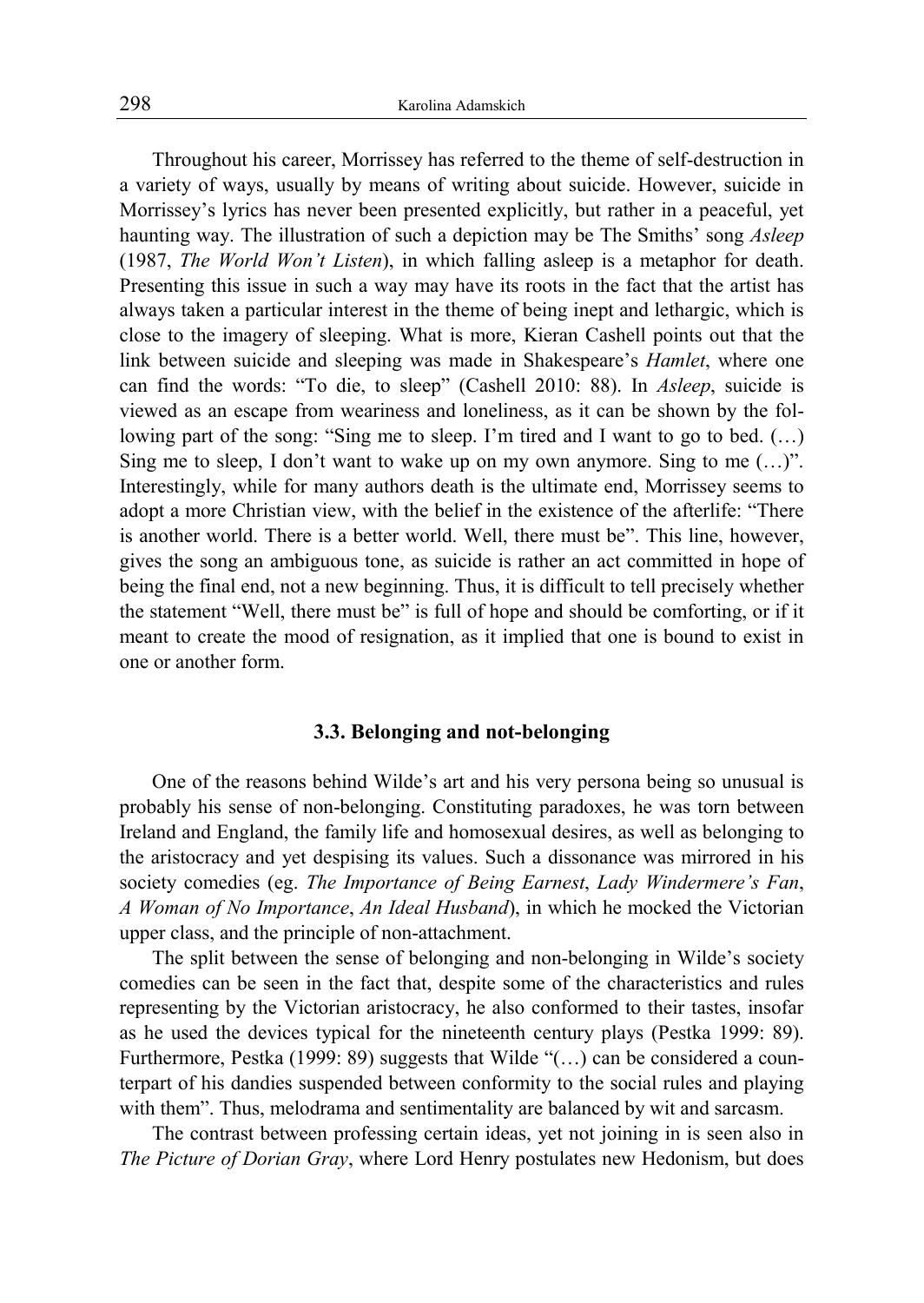not participate in others' actions and affairs. Again Pestka (1999: 56) claims: "The image of the dandy alienated from the social reality was cherished by Byron and Disraeli in England. Such is the genesis of the Wildean dandy whose predominant feature is the principle of non-attachment". Thus, it can conceivably be presumed that the sense of non-belonging and non-attachment present in Wilde's art is both a consequence of his paradoxical persona and the features of a dandy.

Non-belonging is a crucial issue in Morrissey's writing as well. The reasons for his lyrics being filled with a sense of exile and foreignness are numerous and thus have been articulated in abundant ways.

One of the possible reasons behind adopting such a pattern in his writing is Morrissey's Anglo-Irish identity. Born and raised in Manchester, he spent his entire childhood and teenage years with his Irish parents and the rest of his large extended family, which had left Dublin and settled in England (Brown 2009: 49). This situation resulted in ambiguity, the evidence of which is for instance the title one of Morrissey's solo songs, *Irish Blood, English Heart* (Morrissey, 2004, *You Are The Quarry*). In the interview for *Irish Times* from 1999 (Campbell S. 2010: 57) the artist said: "It was always odd when I was described as being 'extremely English' because other people would tell me that I looked Irish, I sounded Irish and other telltale signs". There are several other cases where Morrissey stressed his inbetween-ness. For instance in *Still Ill* (1984, *The Smiths*), there is a passage: "I decree todaythat life is simply taking and not giving. England is mine – it owes me a living". However, Morrissey would on some occasions replace the world "England" with "Ireland", especially when touring in his motherland (Campbell S. 2010: 44). Morrissey also stressed the fact of being extremely conscious about his Irish ethnicity and, therefore, feeling a strong sense of non-belonging to the Manchester community (Campbell S. 2010: 45). It is possible, therefore, that the theme of leaving and being away from home which is present in a great part of Morrissey's lyrics is a metaphor for being unable to fully assimilate and the absence of the safety haven. It is apparent in the tracks such as *Back To The Old House* (1987, *Louder Than Bombs*), *Everyday Is Like Sunday* (1988, *Viva Hate*) and *There Is A Light That Never Goes Out* (1986, *The Queen Is Dead*). In the first of the aforementioned songs, the speaking persona is apparently torn between the revulsion and temptation to the idea of returning home, a country or a person whom he left behind. Although in the first line there is a statement: "I would rather not go back to the old house. There is too much bad memories", in the last part of the song the speaking "I" expresses a contradictory need: "I would love to go back to the old house but I never will". Interestingly, the same theme of not being able to return is present in a similar form in one of The Smiths' most popular tracks, *There Is A Light That Never Goes Out* (1986, *The Queen Is Dead*): "Oh please don't drop me home/ because it's not my home, it's *their*/ home and I'm welcome no more". This song, more than a previous one, evokes also a sense of homelessness. But whereas in *There Is A Light…*the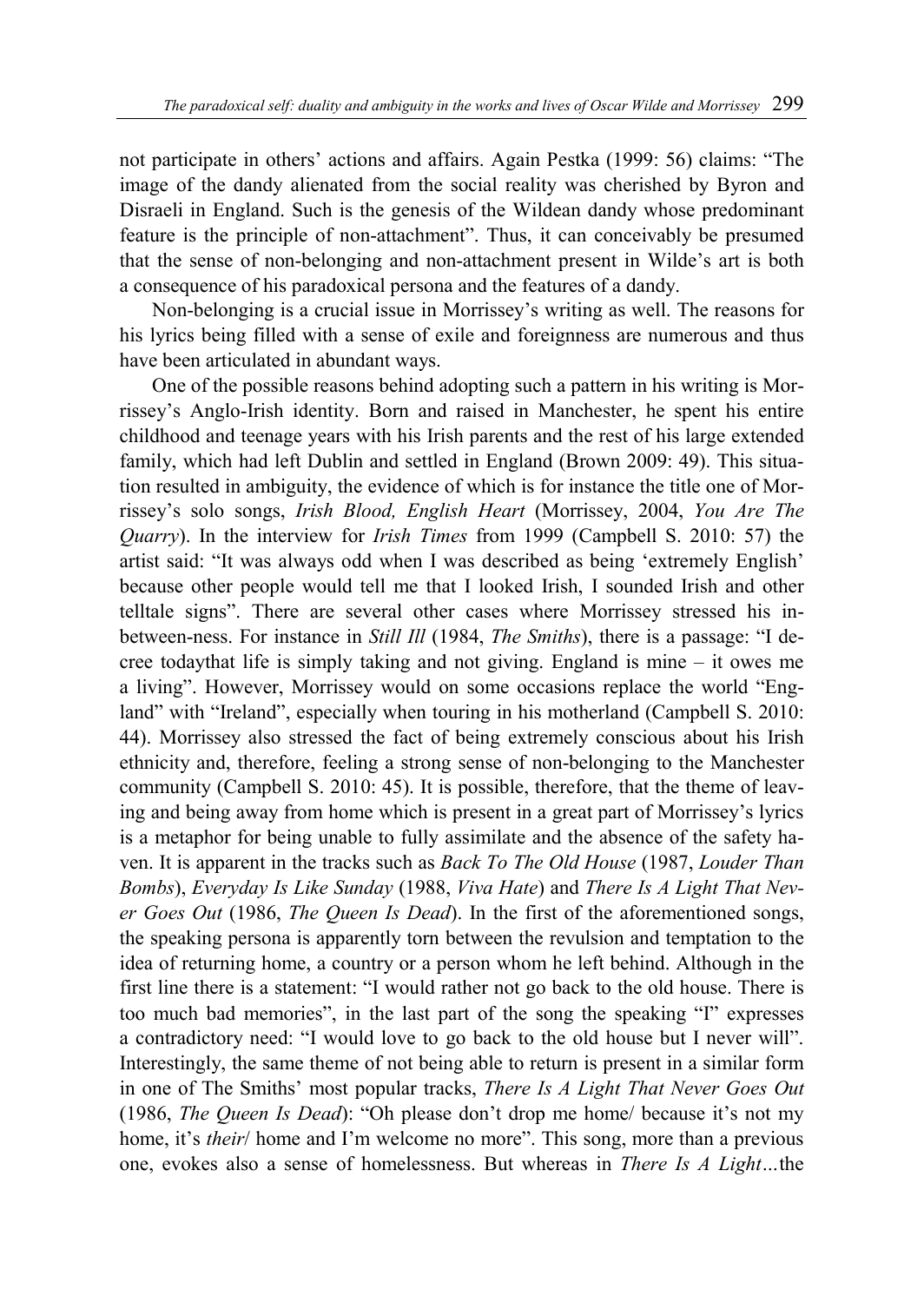speaking persona can find solace in the company of a lover, a far more pessimistic mood is created in *Everyday Is Like Sunday*. In the song, the usual holiday greetings from a postcard are humorously and ironically reversed, as if the idea of a holiday resort in Britain was ridiculous because of the British seaside towns' miserableness. This, again, connects the singer's sense of non-belonging and loneliness with the fact that he seems to perceive England as foreign, ridiculous and hostile.

In Morrissey's lyrics, however, the sense of having no roots results not only from the problem of ambiguous national identity but also from not belonging to any person. As it was mentioned before, in several songs and interviews Morrissey expressed a kind of passivity in connection to relationships and the feeling of spending life in isolation. In *I Am Hated For Loving* (1994, *Vauxhall And I*), by way of illustration, he says: "I still don't belong to anyone – I am mine". Interestingly, the words "I am mine" suggest pride and coming to terms with one's loneliness and non-belonging rather than misery. In the next verse, however, Morrissey sings: "I am falling with no one to catch me", which seems to create a totally different mood of frustration and disappointment.

In conclusion, it can be stated that the oscillation between opposite standpoints and values excluding each other result not only from the artists' personal experience but they may symbolise the paradox and absurdity of the human existence as well. Thus, taken together, Wilde and Morrissey's creative outputs present a clash between different spheres of life, the divided consciousness and the split between body and soul.

## **References**

- Adamskich, K. 2020. "*Oscillate Wildly*: Morrissey's art and persona as a continuation of Oscar Wilde's artistic legacy". *Scripta Neophilologica Posnaniensia* 20. 249–261.
- Brown, L. 2009. *meetings with Morrissey*. London: Omnibus Press.
- Campbell, J. 2015. *Oscar Wilde, Wilfred Owen and male desire: begotten, not made*. Basingstoke/New York: Palgrave Macmillan.
- Campbell, S. 2010. "*Irish blood, English heart*: ambivalence, unease and The Smiths". In: Campbell, S. and C. Coulter (eds). *Why pamper life's complexities? Essays on The Smiths*. Manchester/New York: Manchester University Press. 43–64.
- Cashell, K. 2010. "*Sing me to sleep*: suicide, philosophy and The Smiths". In: Campbell, S. and C. Coulter (eds). *Why pamper life's complexities? Essays on The Smiths*. Manchester/New York: Manchester University Press. 81–103.
- Devereux, E. 2010. "*Heaven knows we'll soon be dust*: Catholicism and devotion in The Smiths". In: Campbell, S. and C. Coulter (eds). *Why pamper life's complexities? Essays on The Smiths*. Manchester/New York: Manchester University Press. 65–80.
- Edwards, O.D.2003. "Introduction: the stories of Oscar Wilde". In: Wilde, O. *The complete works of Oscar Wilde*. London: HarperCollins Publishers.
- Holland, M. 2004. "Biography and the art of lying". In: Raby, P. (ed.). *The Cambridge companion to Oscar Wilde*. Cambridge: Cambridge University Press. 3–17.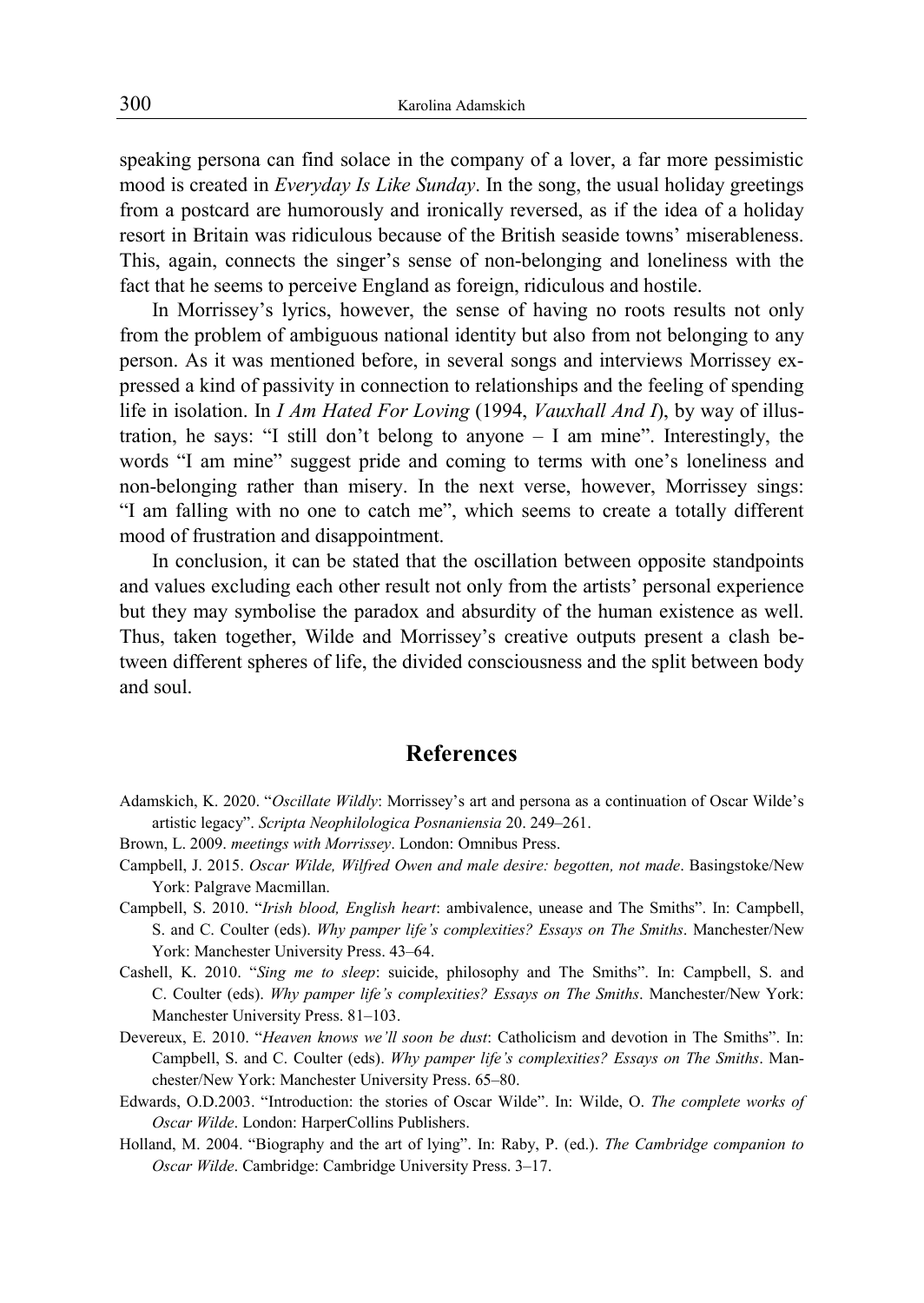- Hornby, A.S. 1987. *Oxford advanced learner's dictionary of current English*. Oxford/New York: Oxford University Press.
- Hopps, G. 2009. *Morrissey: the pageant of his bleeding heart*. London: Continuum.
- Kohl, N. 2011. *Oscar Wilde: the works of a conformist rebel*. (Translated from German by D. H. Wilson). Cambridge/New York/Port Chester/Melbourne/Sydney: Cambridge University Press.
- McCormack, J. 2004. "Wilde's fiction(s)". In: Raby, P. (ed.). *The Cambridge companion to Oscar Wilde*. Cambridge: Cambridge University Press. 143–160.
- Pestka, D. 1999. *Oscar Wilde: between aestheticism and anticipation of modernism*. Toruń: Wydawnictwo Uniwersytetu Mikołaja Kopernika.
- Phan, P. 2001. "The wisdom of holy fools in postmodernism". *Theological Studies* 62. 730–752.
- Powell, K. 2011. *Acting Wilde: Victorian sexuality, theatre, and Oscar Wilde*. Cambridge: Cambridge University Press.
- Raby, P. (ed.). 2004. *The Cambridge companion to Oscar Wilde*. Cambridge: Cambridge University Press.
- The Smiths. *Live on Data Run c. 1984* (http://www.youtube.com/watch?v=rolR4Ou8t8w). Web. 15.06.2019.
- Whiteley, S. 2010. "*A boy in the bush*: childhood, sexuality and The Smiths". In: Campbell, S. and C. Coulter (eds). *Why pamper life's complexities? Essays on The Smiths*. Manchester/New York: Manchester University Press. 104–120.
- Wilde, O. 2003. *The complete works of Oscar Wilde*. London: HarperCollins Publishers.
- Wodziński, C. 2000. *Święty Idiota. Projekt antropologii apofatycznej*. Gdańsk: Słowo/obraz terytoria.

#### **Song lyrics**

- Morrissey. "Miserable Lie". Na płycie: The Smiths. *The Smiths*. Rough Trade Records, 1984.
- Morrissey. "Reel Around The Fountain". Na płycie: The Smiths. *The Smiths*. Rough Trade Records, 1984.
- Morrissey. "Still Ill". Na płycie: The Smiths. *The Smiths*. Rough Trade Records, 1984.
- Morrissey. "Suffer Little Children". Na płycie: The Smiths. *The Smiths*. Rough Trade Records, 1984.
- Morrissey. "The Hand That Rocks The Cradle". Na płycie: The Smiths. *The Smiths*. Rough Trade Records, 1984.
- Morrissey. "These Things Take Time". Na płycie: The Smiths. *Hatful Of Hollow*. Rough Trade Records, 1984.
- Morrissey. "How Soon Is Now". Na płycie: The Smiths. *Meat Is Murder*. Rough Trade Records, 1985.
- Morrissey. "What She Said". Na płycie: The Smiths. *Meat Is Murder*. Rough Trade Records, 1985.
- Morrissey. "There Is A Light That Never Goes Out". Na płycie: The Smiths. *The Queen Is Dead*. Rough Trade Records, 1986.
- Morrissey. Back "To The Old House". Na płycie: The Smiths. *Louder Than Bombs*. Sire Records, 1987.
- Morrissey. "Rubber Ring". Na płycie: The Smiths. *Louder Than Bombs*. Sire Records, 1987.
- Morrissey. "Shoplifters Of The World Unite". Na płycie: The Smiths. *Louder Than Bombs*. Sire Records, 1987.
- Morrissey. "Asleep". Na płycie: The Smiths. *The World Won't Listen*. Rough Trade Records, 1987.
- Morrissey. "Half A Person". Na płycie: The Smiths. *The World Won't Listen*. Rough Trade Records, 1987.
- Morrissey. "Everyday Is Like Sunday". Na płycie: Morrissey. *Viva Hate*. HMV Records, 1988.
- Morrissey. "I Am Hated For Loving". Na płycie: Morrissey. *Vauxhall And I*. Sire Records, 1994.
- Morrissey. "Irish Blood, English Heart". Na płycie: Morrissey*. You Are The Quarry*. Attack Records, 2004.
- Morrissey. "I'll Never Be Anybody's Hero Now". Na płycie: Morrissey. *Ringleader Of The Tormentors*. Attack Records, 2006.